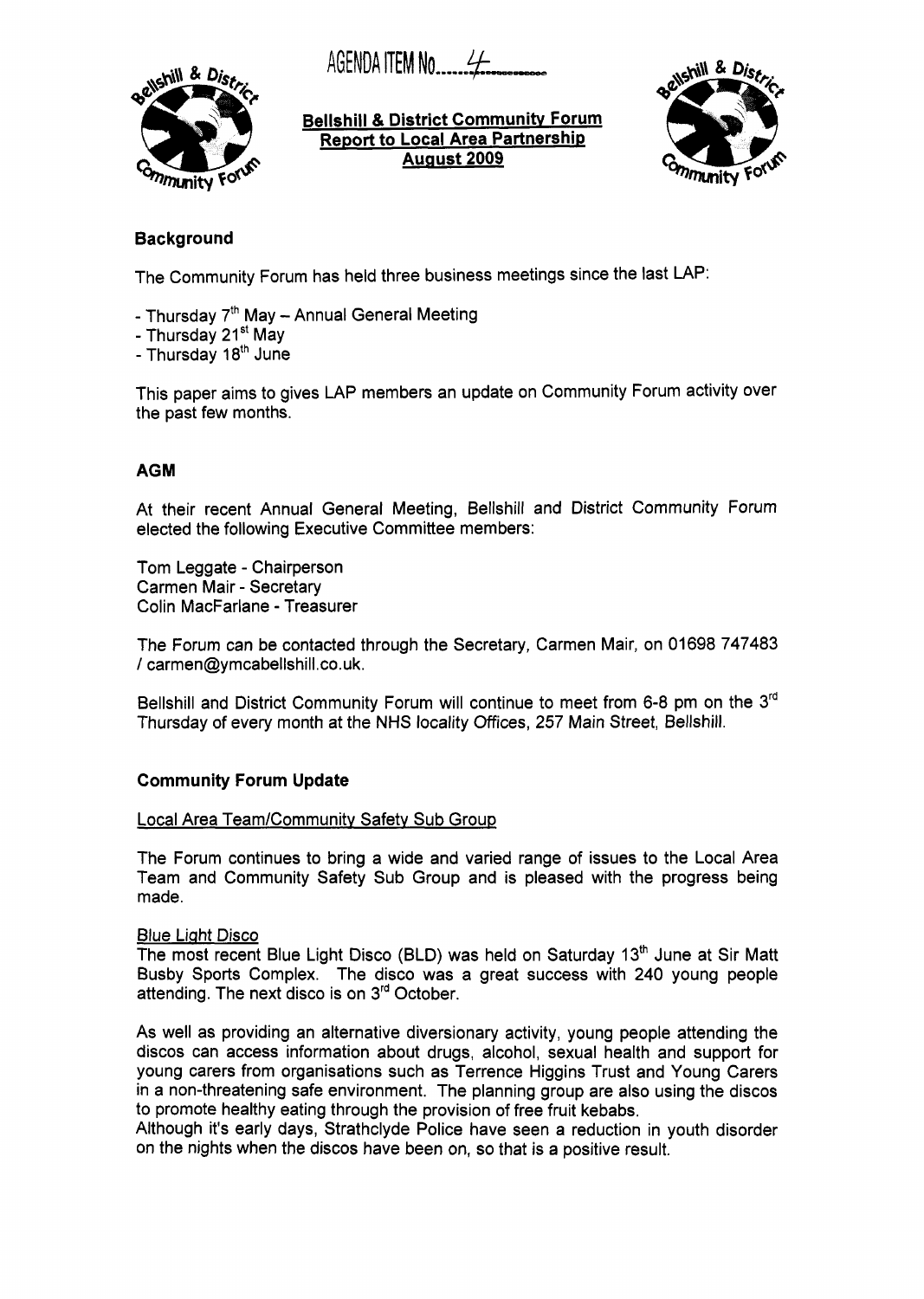The Blue Light Disco Planning Group is continuing to look at developing the Bellshill Blue Light Disco model to address some of the youth disorder/antisocial behaviour issues in the Holytown area. Discussions are taking place about the possibility of using the new 3G pitch at Kier Hardie to start-up youth engagement/diversionary activities at peak disorder times i.e. Friday/Saturday evenings.

### Deafblind Awareness Traininq

The Community Forum participated in a deafblind awareness training course in June to help support deafblind participation in local community planning. The training was delivered by Deafblind Scotland and provided an excellent insight into the issues faced by deafblind people and best to support their participation. All the Forum members who attended would thoroughly recommend the course.

#### **Issues for Consideration at LAP**

#### Banyan Crescent Swing Park/Juniper Road Play Area

Following the removal of the swings at Banyan Crescent, Forum members are keen to see an upgraded facility installed in its place. They feel that a new fit for purpose play area would provide a good local safe playing area for toddlers and social area for young mothers to interact.

In addition, concerns have been raised to the Forum about the age of equipment and maintenance issues at the Juniper Road play area. Whilst the maintenance issues are being addressed, where possible, through the Local Area Team, it is apparent that this play area is in significant need of upgrade.

As there is no funding available through North Lanarkshire Council's capital funding allocation to deliver these projects, the Forum would like to suggest that the projects be considered within the next Local Development Programme. The Forum is also currently investigating the possibility of securing external funding, potentially through the Environmental Key Fund which could complement LDP funding.

**As** part of this process, it is important to gain the support of the community and we would like to ask local Councillors and Local Area Partnership members to give their support to the development of these projects which are being pursued for the benefit of Viewpark residents.

### Road Safety - Neilson Street

The Forum are concerned that the safety of pedestrians, particularly deafblind or disabled pedestrians, crossing the road at both ends of Neilson Street is being compromised due to the blind nature of the corners at both ends and the speed of traffic in this area.

#### Bellshill Park and Ride

The Forum has concerns that the proposed park and ride will not be of sufficient scale and contribute to further parking problems in the area. The Forum would like to know how many cars could potentially be accommodated on the site of the former British Legion Club?